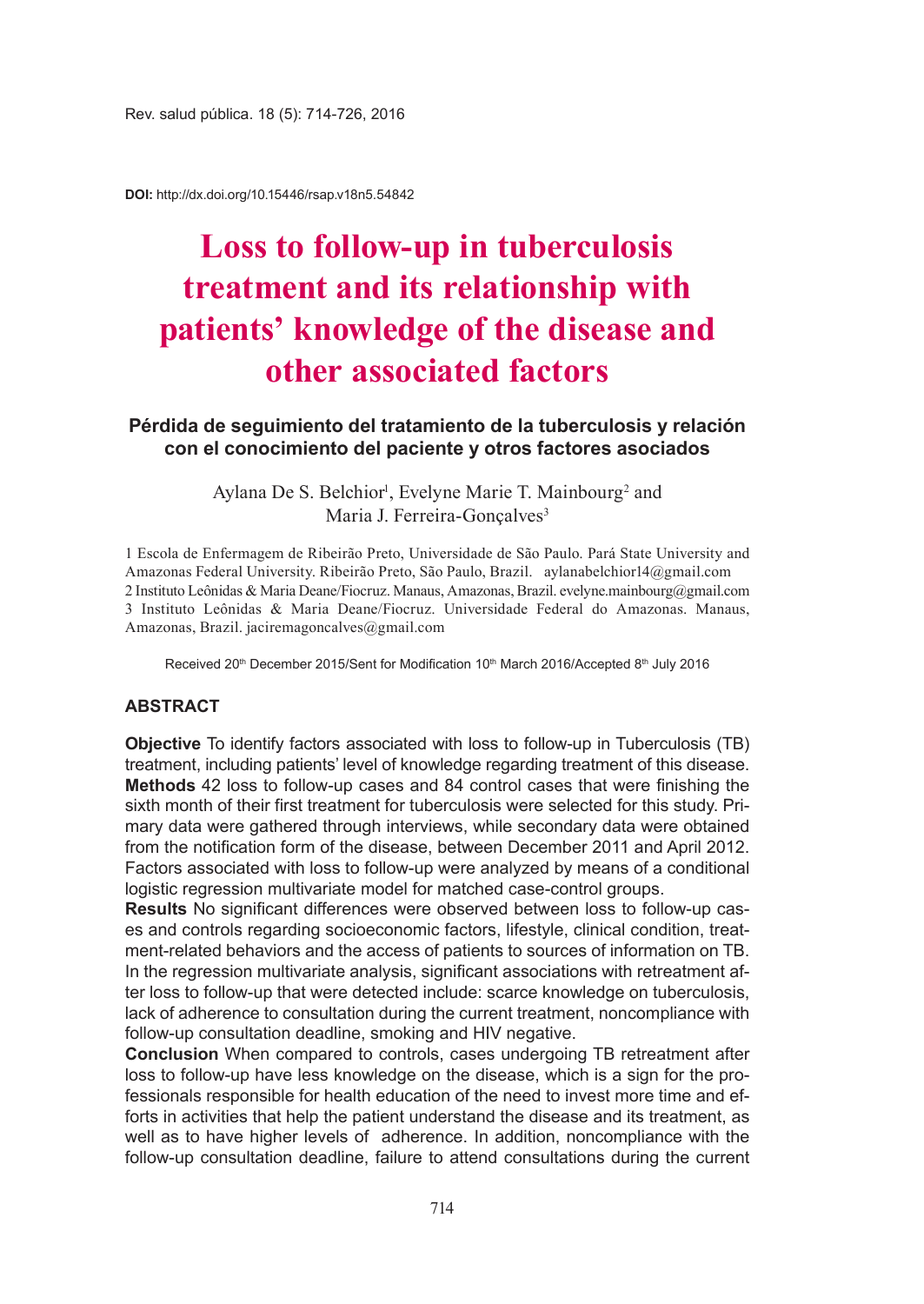treatment and smoking are also factors that may be influenced by poor knowledge on the disease, which leads to the treatment loss to follow-up.

**Key Words**: Tuberculosis, health education, medication adherence, patient dropouts, epidemiologic factors (*source: MeSH, NLM*).

#### **RESUMEN**

**Objetivo** Identificar los factores asociados con la pérdida del seguimiento en el tratamiento de la tuberculosis (TB), incluyendo el nivel de conocimiento de los pacientes sobre el tratamiento de esta enfermedad.

**Métodos** Se seleccionaron 42 casos de pérdida de seguimiento y 84 controles que se encontraban terminando el sexto mes de su primer tratamiento contra la TB. Los datos primarios fueron recolectados mediante entrevistas, mientras que los secundarios, a partir del formulario de notificación de la enfermedad, entre diciembre de 2011 y abril de 2012. Se utilizó modelo multivariado de regresión logística condicional para analizar los factores asociados con la pérdida del seguimiento entre grupos de casos y controles emparejados.

**Resultados** No hay diferencias significativas entre los casos y controles en cuanto a factores socioeconómicos, estilos de vida, condición clínica, comportamientos relacionados con el tratamiento de la enfermedad, así como el acceso a fuentes de información sobre tuberculosis. En el análisis de regresión se observaron las siguientes asociaciones significativas con el retratamiento después de la pérdida del seguimiento: bajo conocimiento sobre tuberculosis, falta de adherencia a la consulta en el tratamiento actual, incumplimiento de la fecha límite de la consulta de seguimiento, tabaquismo y VIH negativo.

**Conclusión** En comparación con los controles, en los casos de retratamiento de la enfermedad después de la pérdida del seguimiento presentan menor conocimiento sobre tuberculosis, lo que es una señal, para los profesionales responsables de la educación sanitaria, de la necesidad de invertir más tiempo y esfuerzos en actividades que lleven al paciente a comprender la enfermedad y su tratamiento, así como para obtener mayores niveles de adherencia Además, incumplir la fecha límite de las consultas de seguimiento, no asistir a las consultas del actual tratamiento y el tabaquismo también son factores que pueden estar influenciados por el escaso conocimiento de estos pacientes acerca de su enfermedad, lo lleva a la pérdida del seguimiento del tratamiento.

**Palabras Clave**: Tuberculosis, educación en salud, cumplimiento de la medicación, pacientes desistentes del tratamiento, factores epidemiológicos (*fuente: DeCS, BIREME*).

Tuberculosis (TB) still remains a challenge for public health, since,<br>due to its lengthy treatment, it is a disease difficult to control. In<br>fact, an important number of patients are lost to follow-up in treat-<br>ment of thi due to its lengthy treatment, it is a disease difficult to control. In fact, an important number of patients are lost to follow-up in treatment of this condition soon after its onset (1-2), on average, up to three months of treatment (3).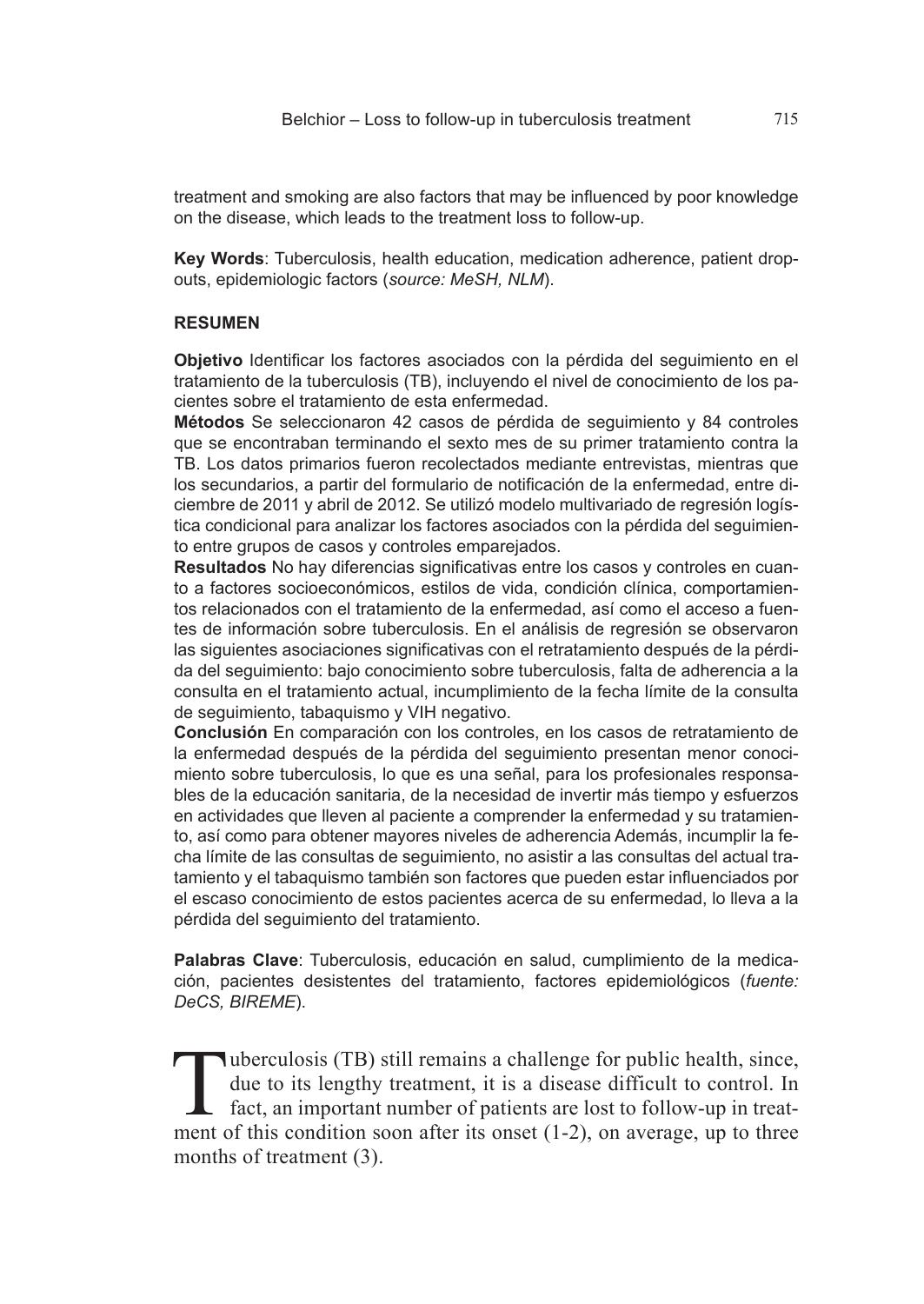According to the data from the Information System for Notifiable Diseases (Sinan), in 2011, there was 7.4 % of loss to follow-up in TB treatment in Brazil, while in the state of Amazonas it was 8.7 %, and in its capital city, Manaus, 9.3 %, percentages that are above the 5 % deemed acceptable by the World Health Organization (WHO) for TB control (4).

Loss to follow-up in TB treatment is defined as failing to attend the health center for more than 30 consecutive days after the scheduled date of return (4). This phenomenon has been related to mortality caused by TB, disease incidence and multidrug resistance, which leads to reduced cure rates and a decreased effectiveness of TB control programs (1-2).

Factors associated with loss to follow-up in TB treatment more frequently studied are those related to the patient (1,5) and the characteristics of health services (6). Aspects generally related to the patient include: economic factors, difficulties faced in the adherence to TB treatment, comorbidities and health conditions such as diabetes, acquired immune deficiency syndrome (AIDS), drug addiction, alcoholism and smoking, poor health status, adverse effects derived from medications, and patients' lack of motivation (1,5,7). On the other hand, factors related to health services to be highlighted include: difficulties experienced by patients in order to access health facilities and services, need for hospitalization, drawbacks arising from the training and continuing education given to health professionals, resources availability to improve patients' adherence rates, delay in the starting of TB treatment, long waiting times to receive medical consultations, professionals' failure to advise patients on TB treatment and shortage of physicians, which in turn causes low levels of medical consultation availability (6,8-9).

Studies that focus on the knowledge, attitudes and practices of patients regarding TB note that providing the patient and his/her family with proper information on the disease, in addition to a good relationship between patients and health staff dealing with TB cases, greatly reduce the likelihood of loss to follow-up (3,10-11). Therefore, a poor level of knowledge on the disease in a patient often poses a problem to control any pathological condition (10). Nevertheless, just a few studies (2,10,12-13) address aspects related to knowledge on TB among patients. Furthermore, studies that specifically address the relationship between the knowledge of patients regarding TB and loss to follow-up in its treatment have not been reported.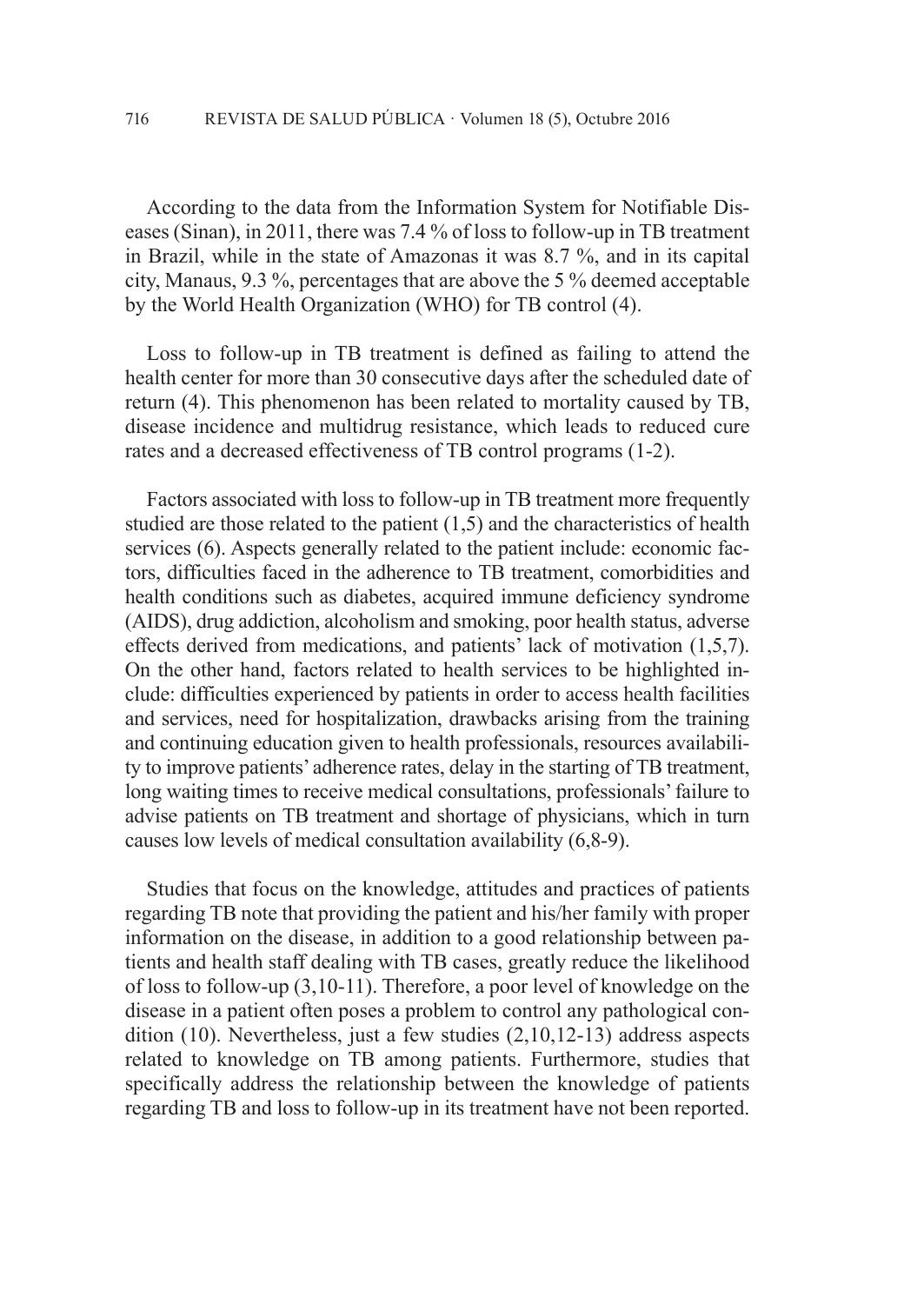A better understanding of this issue may provide the health staff with means to improve their work practices; therefore it is necessary to recognize that health education on TB must be a part of medical consultations in this context. Thus, this study aims to identify the factors that are associated with loss to follow-up in TB treatment, including the knowledge level on TB of patients undergoing treatment for this disease.

#### **METHOD**

This is a matched case-control study conducted to compare patients undergoing TB treatment (cases of retreatment after loss to follow-up) to new cases nearing completion of the 6-month standard treatment (controls) assuming they have had a successful treatment, since the basic treatment for TB finishes after the sixth month is concluded.

Data were collected in the Reference Center in Sanitary Pulmonology (CREPS, for its acronym in Portuguese) in Manaus, Amazonas, Brazil. CREPS annually determines around 70 % of TB diagnoses in the Manaus and it is the referral center for TB treatment in the state of Amazonas for cases of retreatment after loss to follow-up.

The inclusion criterion for controls completing the first treatment was that these patients were undergoing TB treatment in primary health centers (PHCs) covering the area where cases (retreatment for TB) selected in this study underwent TB treatment for the first time, so that sociodemographic characteristics similarity between cases and controls was ensured. This way, the place where the first treatment was received was the matching variable used as recruitment criteria. No other variables were used to pair the cases and controls.

The sample size was calculated based on the total number of cases of retreatment after loss to follow-up in TB treatment (n=42) in CREPS in 2011; each case was paired with two controls, including the universe of cases. The control group consisted of 84 patients who were finishing their first treatment for TB (six months) during field research (from December 2011 to April 2012) in order to have access to both cases and controls at the same time of their treatments. In PHCs where there was more than one eligible control, a draw was randomly made in order to choose the patient.

In order to collect data regarding the knowledge of patients about the disease, an instrument consisting of five questions, applied after a pilot pre-test, was carried out: "How is TB transmitted?", "How is TB treated?", "How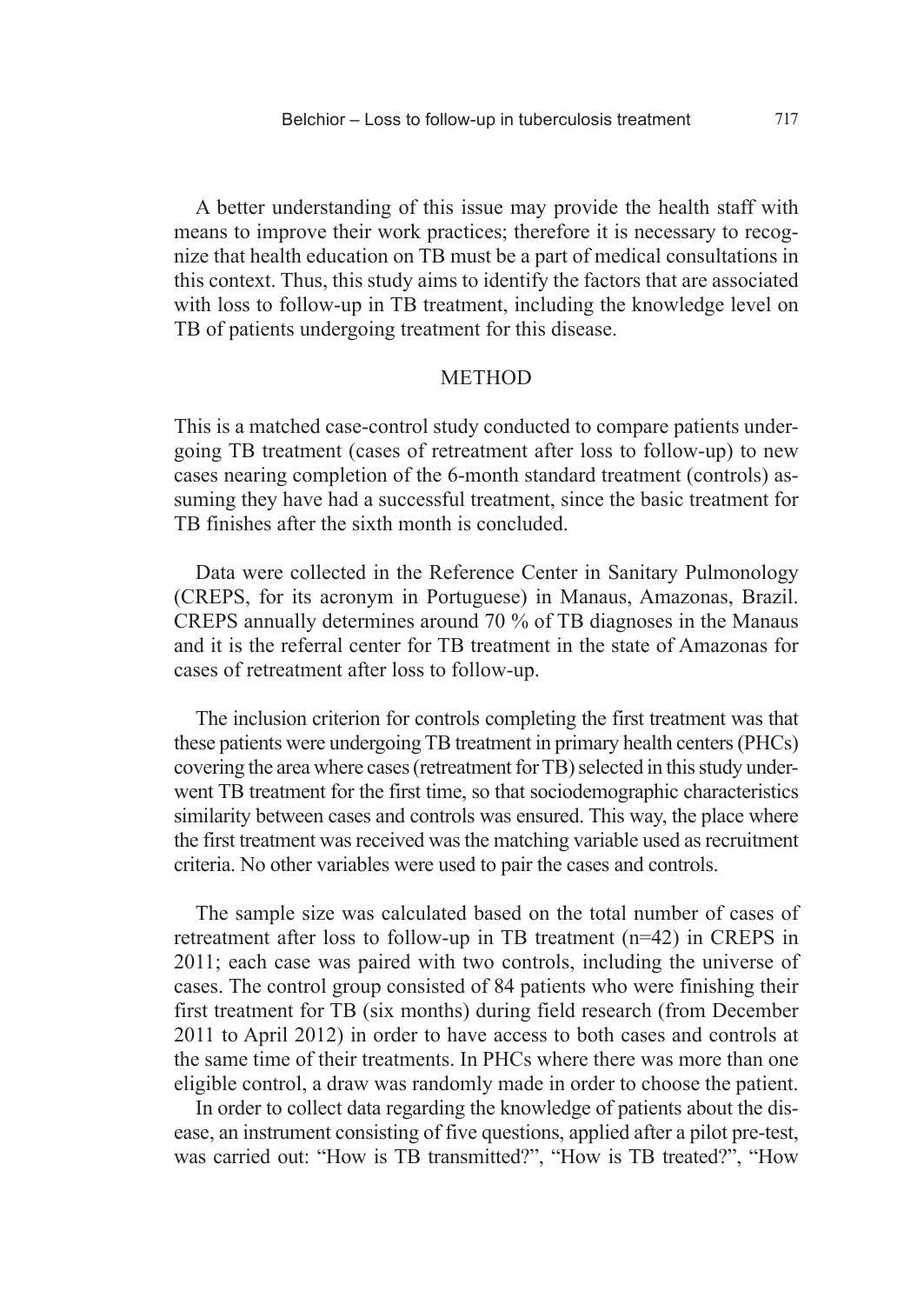long does TB treatment last?", "Can TB treatment be disrupted as soon as I feel better?", and "How is TB prevented?". Knowledge level evaluation was made based on the number of correct answers each patient scored.

If a patient scored up to three correct answers he or she was classified into the "limited knowledge" category, but if the number of correct answers was four or five he or she was placed under the "proper knowledge" category. This criterion was adopted because this information was deemed to be primary, i.e., every patient undergoing TB treatment should know about it. Socioeconomic variables, lifestyle, difficulties in follow-up during treatment and characterization of the health service with regard to follow-up information and activities of patients undergoing treatment were included.

The bivariate analysis used a Chi-squared test for categorical variables (McNemar) or a trend test for ordered variables (an extension of the Wilcoxon rank-sum test), and paired t-Student's test for continuous variables with statistical significances smaller than 0.05. The conditional logistic multivariate model for matched case-control groups was adjusted according to the automated stepwise backward method by means of the full model, containing all significant variables in the bivariate logistic analysis  $(P \le 0.20)$ . Only those variables with a significance level smaller than 5 % were included in the final model, as well as control variables. Odds ratio (OR) was used as an association measure, while interactions and potential confounders such as sex, age and educational level were tested.

The study was approved by the Research Ethics Committee of Amazonas Federal University, under the Certificate of Presentation for Ethical Consideration (CAAE, for its acronym in Portuguese) 0441.0.115.000-11. In addition, participants of the study have signed a free and informed consent form.

## RESULTS

126 patients participated in the study. Out of the 62 patients who were cases of retreatment after loss to follow-up in 2011, 20 could not be included due to the following reasons: admission to an intensive care unit, failure to contact them, homelessness, refusal to participate in the research, change of address, and being in jail.

Table 1 shows the characterization of TB patients. It indicates a more limited knowledge on TB among cases of retreatment after loss to fol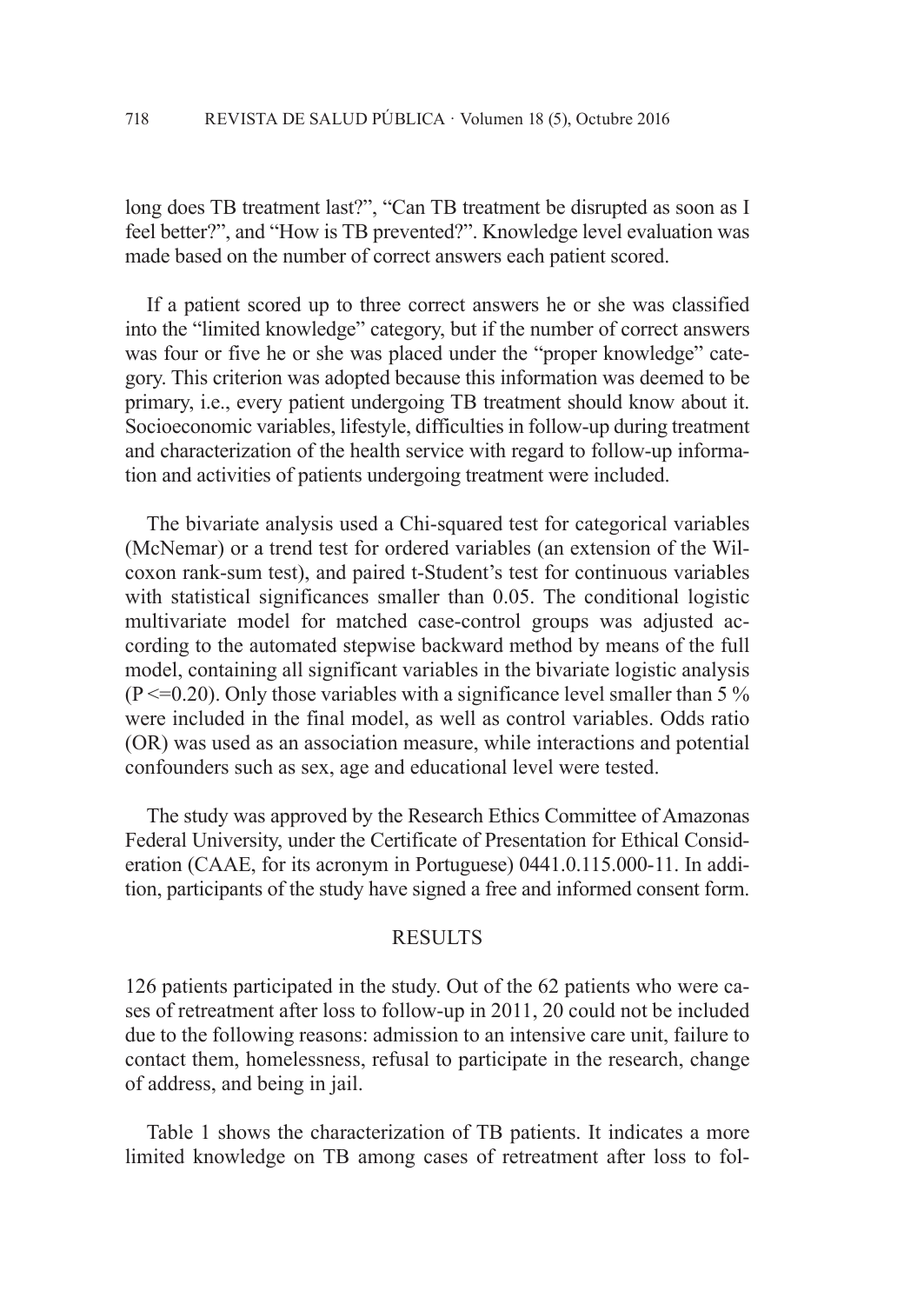low-up when compared to new cases (controls) whose TB was cured in their first treatment ( $P=0.047$ ). Most cases and controls reported they were not visited at home by professionals from the Family Health Strategy (FHS) during their current treatment, with a higher prevalence among controls. Cases missed more consultations than controls did. In terms of compliance with the deadline of follow-up consultation there is a significant difference between cases and controls, as most of the cases of retreatment returned for consultation before the time recommended by the Brazilian Ministry of Health, a situation justified by the strategy of anticipating visits that was adopted by the public health service.

The sample population was predominantly male (66.7 % of cases and 58.3 % of controls), with a proportion of two men for every woman among cases and 1.67 to 1 among controls. The average age of cases was 41.1 years  $(\pm 15.3)$ , while for control group (new cases) it was 39.7 years ( $\pm 14.5$ ), i.e., there is not a statistically significant difference (Table 1).

The average number of years attending school was higher in controls (new cases) than in cases ( $P=0.011$ ). More than half of cases of retreatment after loss to follow-up only attended school from one to eight years, while more than half of controls reported having studied for nine or more years.

|                           | Cases of retreatment    | Controls completing |              |                    |
|---------------------------|-------------------------|---------------------|--------------|--------------------|
| Variables                 | after loss to follow-up | the first treatment | Test         | P-value            |
|                           | n (%)                   | $n$ (%)             |              |                    |
| <b>Sex</b>                |                         |                     |              |                    |
| Male                      | 28 (36.4)               | 49 (63.6)           | $X^2 = 19.4$ | $< 0.001$ °        |
| Female                    | 14(28.6)                | 35(71.4)            |              |                    |
| Age group (years)         |                         |                     |              |                    |
| $\leq 29$                 | 11(31.4)                | 24 (68.6)           | $z = -0.4$   | 0.729 <sup>b</sup> |
| 30 to 49                  | 20(33.3)                | 40 (66.7)           |              |                    |
| $\geq 50$                 | 11(35.5)                | 20(64.5)            |              |                    |
| Mean (standard deviation) | 41.1 (15.3)             | 39.7 (14.5)         | $t = -0.5$   | 0.606a             |
| Educational level (years  |                         |                     |              |                    |
| attending school)         |                         |                     |              |                    |
| <b>Illiterate</b>         | 6(54.5)                 | 5(45.5)             | $z = -2.3$   | 0.019 <sup>b</sup> |
| 1 to 8                    | 23(39.0)                | 36(61.0)            |              |                    |
| $\geq 9$                  | 13(23.2)                | 43 (76.8)           |              |                    |
| Mean (standard deviation) | 5.9(3.7)                | 7.9(4.2)            | $t = 2.6$    | 0.011a             |
| Income <sup>d</sup>       |                         |                     |              |                    |
| No income                 | 9(37.5)                 | 15 (62.5)           | $z = -0.1$   | 0.906 <sup>b</sup> |
| < 1 minimum wage          | 4(22.2)                 | 14 (77.8)           |              |                    |
| 1 to 2 minimum wages      | 24 (36.4)               | 42 (63.6)           |              |                    |
| > 2 minimum wages         | 5(27.8)                 | 13 (72.2)           |              |                    |

**Table 1**. Bivariate analysis of TB patients' characterization, information and knowledge on TB between cases and their matched controls. Manaus, Brazil, 2011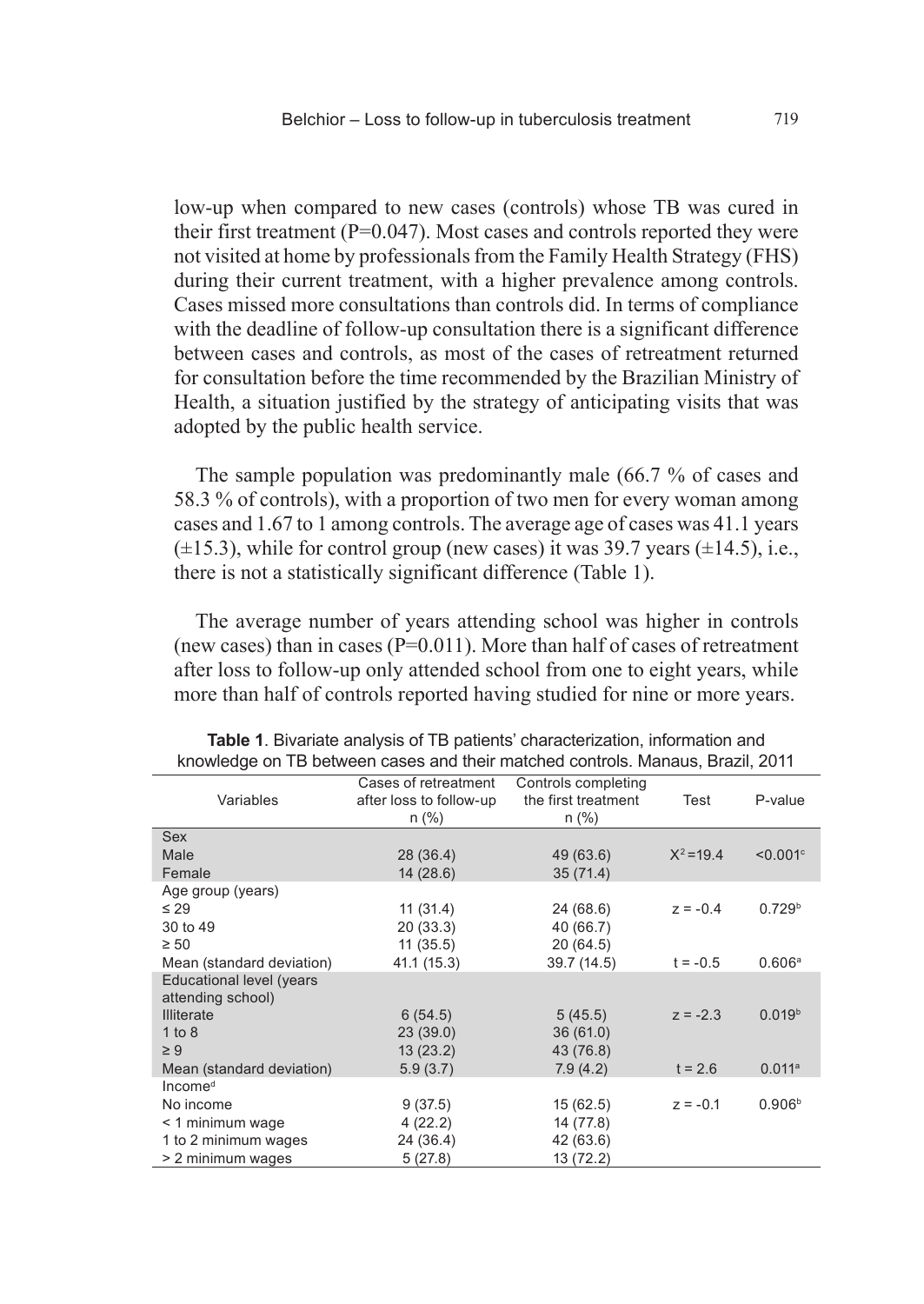|                                 | Cases of retreatment    | Controls completing |             |                    |
|---------------------------------|-------------------------|---------------------|-------------|--------------------|
| Variables                       | after loss to follow-up | the first treatment | Test        | P-value            |
|                                 | $n$ (%)                 | $n$ (%)             |             |                    |
| Knowledge                       |                         |                     |             |                    |
| Up to 3 correct answers         | 27 (49.1)               | 28 (50.9)           | $X^2 = 3.9$ | 0.047c             |
| 4 or 5 correct answers          | 15(21.1)                | 56 (78.9)           |             |                    |
| Faced difficulties to           |                         |                     |             |                    |
| comply with the treatment       |                         |                     |             |                    |
| Yes                             | 41 (34.5)               | 78 (65.5)           | $X^2 = 0.9$ | $< 0.001$ °        |
| N <sub>o</sub>                  | 1 (14.3)                | 6(85.7)             |             |                    |
| Greatest difficulties to        |                         |                     |             |                    |
| comply with the treatment       |                         |                     |             |                    |
| Malaise                         | 23 (31.9)               | 49 (68.1)           | $z = 0.6$   | 0.520 <sup>b</sup> |
| Lack of money                   | 11 (37.9)               | 18(62.1)            |             |                    |
| Lack of attention from          | 3(60.0)                 | 2(40.0)             |             |                    |
| professionals                   |                         |                     |             |                    |
| Medicine x alcohol              | 4(30.8)                 | 9(30.8)             |             |                    |
| Clinical form                   |                         |                     |             |                    |
| Pulmonary                       | 39 (37.9)               | 64 (62.1)           | $z = -2.3$  | 0.022 <sup>b</sup> |
| Extrapulmonary<br>Pulmonary +   | 3(13.6)                 | 19 (86.4)           |             |                    |
| Extrapulmonary                  | 0(0.0)                  | 1(100.0)            |             |                    |
| Received home visits            |                         |                     |             |                    |
| by professionals from           |                         |                     |             |                    |
| the FHS in the current          |                         |                     |             |                    |
| treatment                       |                         |                     |             |                    |
| Yes                             | 13(56.5)                | 10(43.5)            | $X^2 = 9.3$ | 0.002c             |
| <b>No</b>                       | 29 (28.2)               | 74 (71.8)           |             |                    |
| Person who taught               |                         |                     |             |                    |
| the patient on taking           |                         |                     |             |                    |
| medication                      |                         |                     |             |                    |
| <b>Nurse</b>                    | 31 (37.4)               | 52 (62.4)           | $X^2 = 27$  | $< 0.001$ °        |
| Physician                       | 11(25.6)                | 32 (74.4)           |             |                    |
| Record of missing               |                         |                     |             |                    |
| consultation during the         |                         |                     |             |                    |
| current treatment               |                         |                     |             |                    |
| Yes                             | 23 (59.0)               | 16(41.0)            | $X^2 = 0.3$ | 0.61c              |
| <b>No</b>                       | 19 (21.8)               | 68 (78.2)           |             |                    |
| Time to return to the           |                         |                     |             |                    |
| scheduled consultation          |                         |                     |             |                    |
| ≥30 days                        | 9(15.5)                 | 49 (84.5)           | $X^2 = 15$  | $< 0.001$ °        |
| $< 0$ days                      | 33 (48.5)               | 35(51.5)            |             |                    |
| Seropositivity for HIV          |                         |                     |             |                    |
| Positive                        | 1(10.0)                 | 9(90.0)             | $z = -1.5$  | 0.123 <sup>b</sup> |
| Negative<br>Not conducted or in | 20(54.1)                | 17 (45.9)           |             |                    |
| progress                        | 21(26.6)                | 58 (73.4)           |             |                    |
| Lifestyle                       |                         |                     |             |                    |
| Smoking                         | 27 (50.9)               | 26 (49.1)           | $X^2 = 2.9$ | $< 0.08$ c         |
| Alcohol use                     | 16 (41.0)               | 23 (59.0)           | $X^2 = 0.2$ | 0.66c              |
| Drug use                        | 5(62.5)                 | 3(37.5)             | $X^2 = 29$  | < 0.001c           |

<sup>a</sup> Paired student t-test; <sup>b</sup> trend test; <sup>c</sup> McNemar test; <sup>d</sup> Minimum wage is around US\$ 308.00 within the period of fieldwork; TB = Tuberculosis; FHS = Family Health Strategy; HIV = human immunodeficiency virus; CI = Confidence Interval; OR = Odds Ratio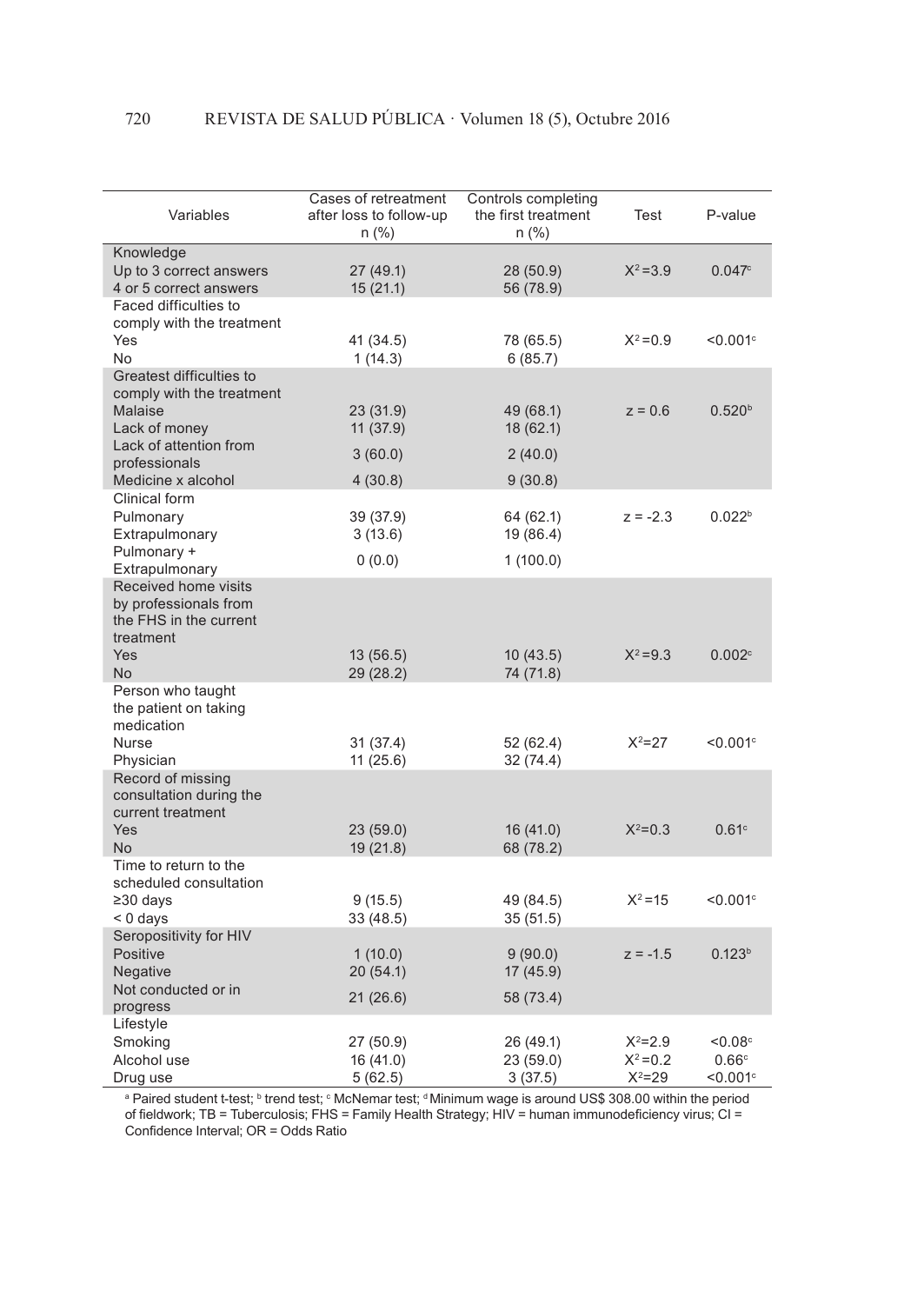Table 2 shows the results of the conditional logistic multivariate model for matched case-control groups. In the crude analysis, the abandon of treatment is associated with the following variables: return to consultation, failure to attend consultations in the current treatment, poor knowledge on TB, smoking, home visits by professionals performed during the current treatment, educational level, drug use and HIV test result. In turn, in the adjusted analysis home visit by professionals, educational level and drug use variables lost significance. Variables associated with loss to follow-up in treatment in the adjusted model were return to consultation (wrong deadline, adjusted OR=4.3), failure to attend the consultation in the current treatment (yes, adjusted OR=3.2), limited knowledge on TB (up to three questions,  $OR=3.2$ ), smoking (smoker or former smoker,  $OR=4.0$ ) and negative result in the HIV test (OR=2.7). According to Hausman's test (P=0.4), the multiple regression model showed a good adjustment.

| Table 2. Conditional logistic regression analysis of knowledge on TB and other |
|--------------------------------------------------------------------------------|
| factors associated with loss to follow-up in treatment among TB patients.      |
| Manaus. Brazil. 2011                                                           |

| Variables                                      | Crude<br>OR. | (CI 80 %)     | Adjusted<br>OR. | (CI95 %)       |
|------------------------------------------------|--------------|---------------|-----------------|----------------|
| Return to consultation                         |              |               |                 |                |
| Correct deadline                               | 1.0          |               | 1.0             |                |
| Wrong deadline                                 | 5.2          | $(2.9 - 9.4)$ | 4.3             | $(1.2 - 14.7)$ |
| Missed a consultation in the current treatment |              |               |                 |                |
| Yes                                            | 5.2          | $(2.9-9.6)$   | 3.2             | $(0.9 - 10.8)$ |
| No                                             | 1.0          |               | 1.0             |                |
| Knowledge                                      |              |               |                 |                |
| Up to 3 correct answers                        | 3.6          | $(2.1 - 6.2)$ | 3.3             | $(1.1 - 9.8)$  |
| 4 or 5 correct answers                         | 1.0          |               | 1.0             |                |
| Smoking                                        |              |               |                 |                |
| Smoker or former smoker                        | 4.5          | $(2.6 - 8.0)$ | 4.0             | $(1.2 - 13.8)$ |
| Non-smoker                                     | 1.0          |               | 1.0             |                |
| Home visit by professionals                    |              |               |                 |                |
| Yes                                            | 2.8          | $(1.6 - 5.1)$ |                 |                |
| No                                             | 1.0          |               |                 |                |
| Education (years attending school)             | 0.9          | $(0.8 - 0.9)$ |                 |                |
| Drug use                                       |              |               |                 |                |
| Yes                                            | 5.0          | $(1.7-14.6)$  |                 |                |
| No                                             | 1.0          |               |                 |                |
| Result of anti-HIV serology                    |              |               |                 |                |
| Positive                                       | 0.4          | $(0.9-1.5)$   |                 |                |
| <b>Negative</b>                                | 2.6          | $(1.5 - 4.3)$ | 2.7             | $(0.9 - 8.2)$  |
| In progress or not conducted                   | 1.0          |               | 1.0             |                |

TB=Tuberculosis; HIV=human immunodeficiency virus; OR=odds ratio; CI=confidence interval

## DISCUSSION

In this study it was possible to identify that, in addition to other factors widely known to be associated with loss to follow-up in TB treatment, there is higher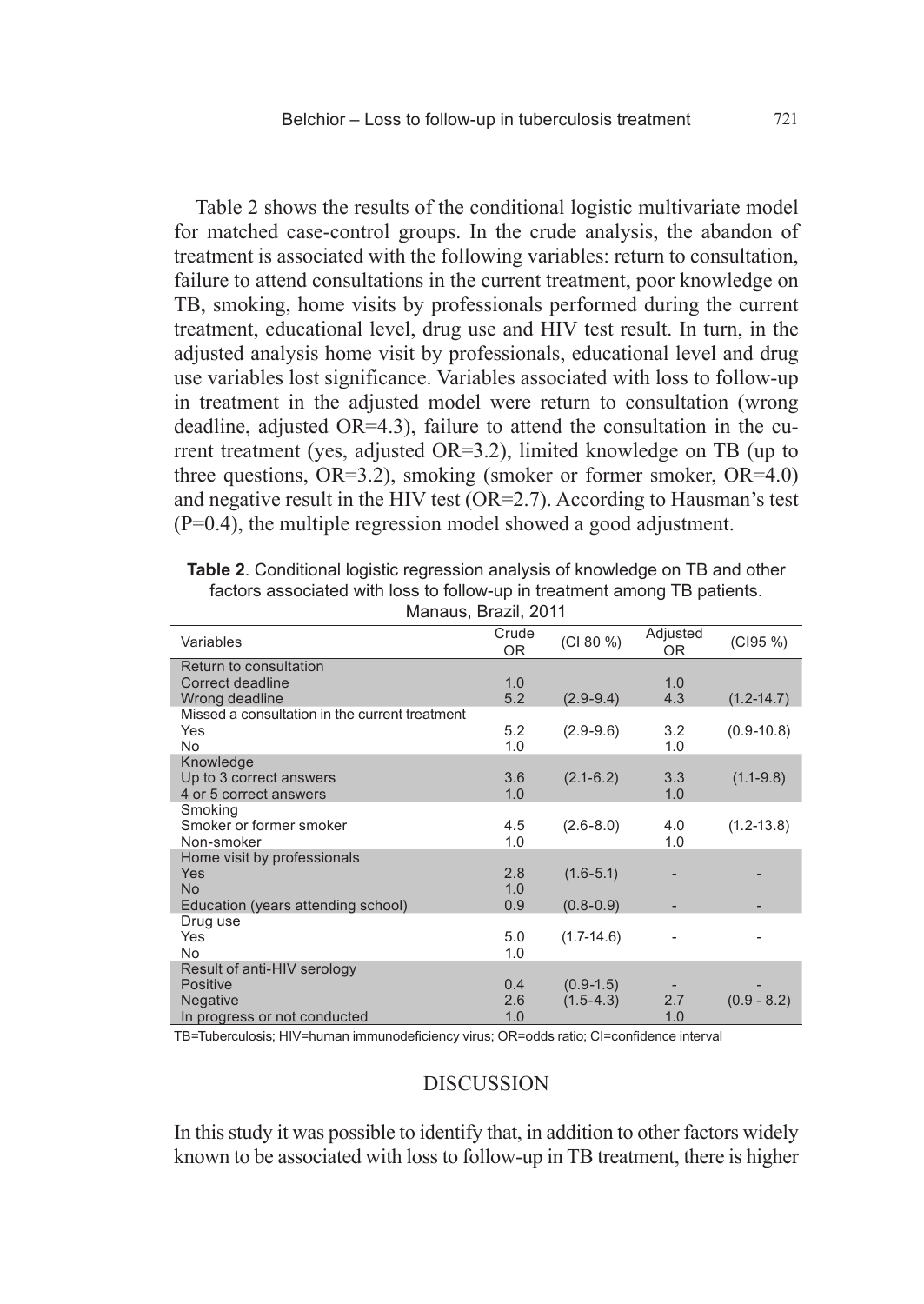prevalence of low knowledge levels on TB in cases of retreatment after loss to follow-up than in new cases completing the final phase of their treatment.

Although there is no statistical significance regarding sex, it is worth noting the predominance of men who experienced loss to follow up in treatment during the study, which confirms TB incidence profile. Therefore, this predominance is also a reflection of the disease incidence, usually 60 % in men. Other studies have also found that most cases of loss to follow-up were men, something that is attributed to their greater detachment from health services (8,10-11).

There were no differences in mean age between cases and controls because of the profiles of the cases enduring the disease: most of patients with TB are young adults. In consequence, health professionals must pay more attention to provide care to this population, which is economically active and could fail to attend treatment on time due to difficulties related to leaving their workplace or, as shown in this research, due to the lack of knowledge on TB.

It is important to say that although the difference between the groups regarding years attending school was two years (with an average of 5.9 years for cases and 7.9 years for controls), this situation may be related to the level of knowledge on TB. However, health professionals must advise patients on the different aspects of disease, regardless of their education level, since abilities developed over the years attending school may facilitate understanding of several aspects of life, but they are not specific about knowledge on TB. Thus, all patients must be targeted by health education strategies addressing TB.

The authors in this study expected to find a relationship between schooling and level of knowledge on the disease, but such relationship was not observed. The fact that educational level increases is not enough to provide patients with proper knowledge on TB, therefore, health professionals must work taking into account health education strategies, as counseling, and health education have proven effective in increasing cure rates, as well as in decreasing loss to follow-up rates (14).

The low level of knowledge on the disease, together with other factors, contributes to loss to follow-up in treatment. These factors include: the low number of home visits made by professionals and missing consultations during the current treatment or returning to follow-up consultation in a period  $\geq$  30 days. Thereby, the need to invest in measures promoting greater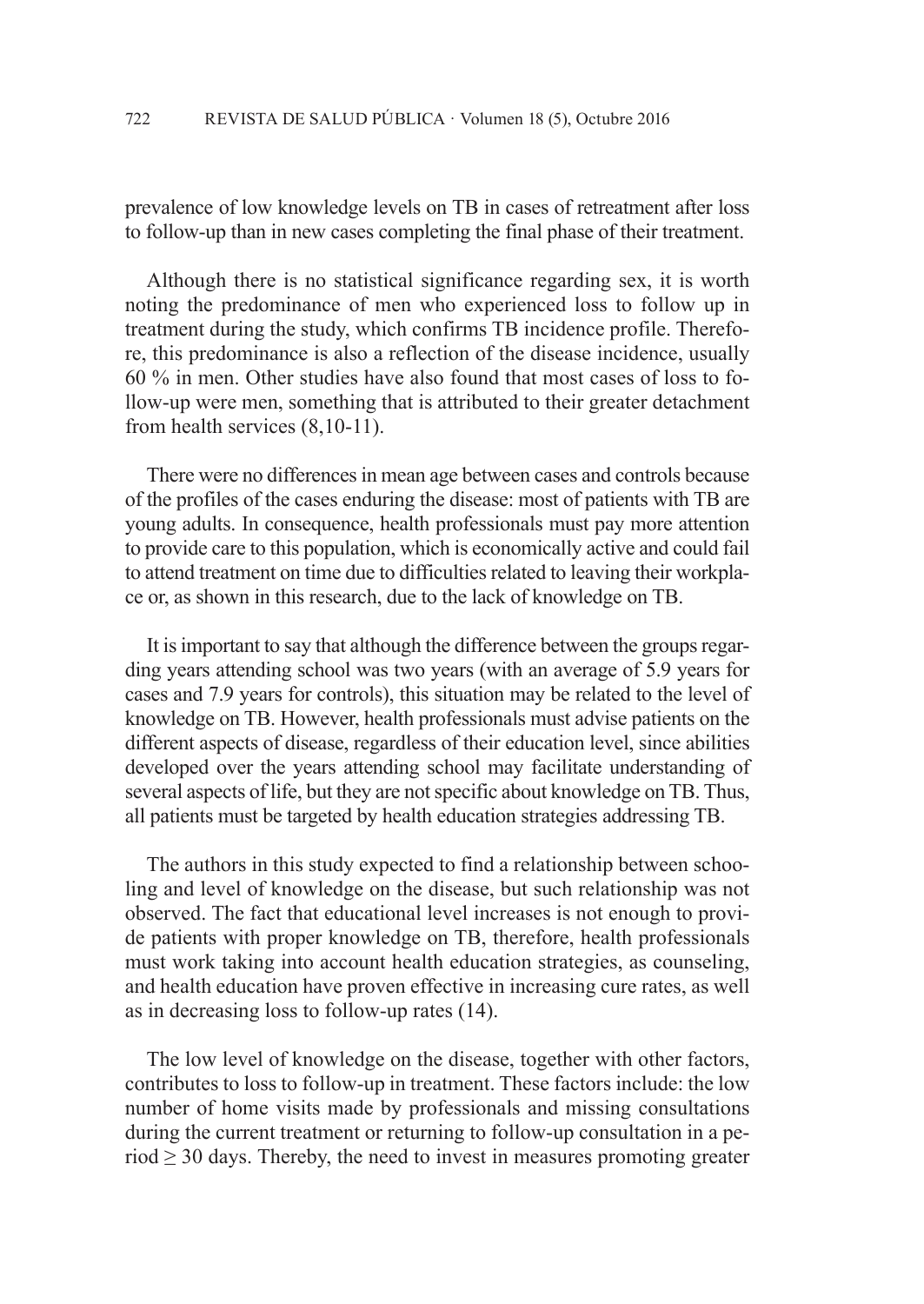knowledge on TB in patients and relating it to the other factors identified here should be stressed. If a patient knows the importance of returning to consultation on the scheduled date, as well as other TB general aspects, his or her potential adherence will increase.

The assumption that patients with an inferior knowledge on TB are those experiencing loss to follow-up in treatment more frequently was confirmed in this study as those with a rather limited knowledge are three times more prone to be a case of retreatment after loss to follow-up (adjusted OR=3.3).

Literature on this subject is consistent in considering that access to information on the disease is an important factor for treatment adherence, while ignorance of the possibility of cure may encourage loss to follow-up (15-16). Findings of other authors were confirmed in this study as it was observed that a low level of knowledge on TB is associated with loss to follow-up (11-12,16).

Health education is an important strategy for reducing rates of loss to follow-up in treatment, because lack of information or its improper assimilation contributes to difficulties in the compliance of treatment. From this perspective, health education becomes an important tool to encourage self-care (15).

So, in order to provide information on TB to the patient it is necessary to understand his or her needs and to identify and overcome his or her difficulties (13,15,17). Given this context, nurses play a key role in TB control, since one of their duties, according to the National TB Control Program in Brazil (4), is providing patients with home visits, which enables an interpersonal contact that allows the identification of patients' needs and difficulties.

Home visits are not properly provided to TB patients. However, conveying clear information during home visits and providing support to transport patients to health centers are factors that also contribute to TB treatment adherence (18). Nevertheless, in our study, patients were treated at primary health care centers that were close to their homes.

When asked about returning to their consultations, most cases of retreatment after loss to follow-up reported they returned for consultation before the time recommended by the Brazilian Ministry of Health, namely, 30 days. Since these cases had a history of loss to follow-up, professionals from this service adopted a strategy consisting of reducing consultation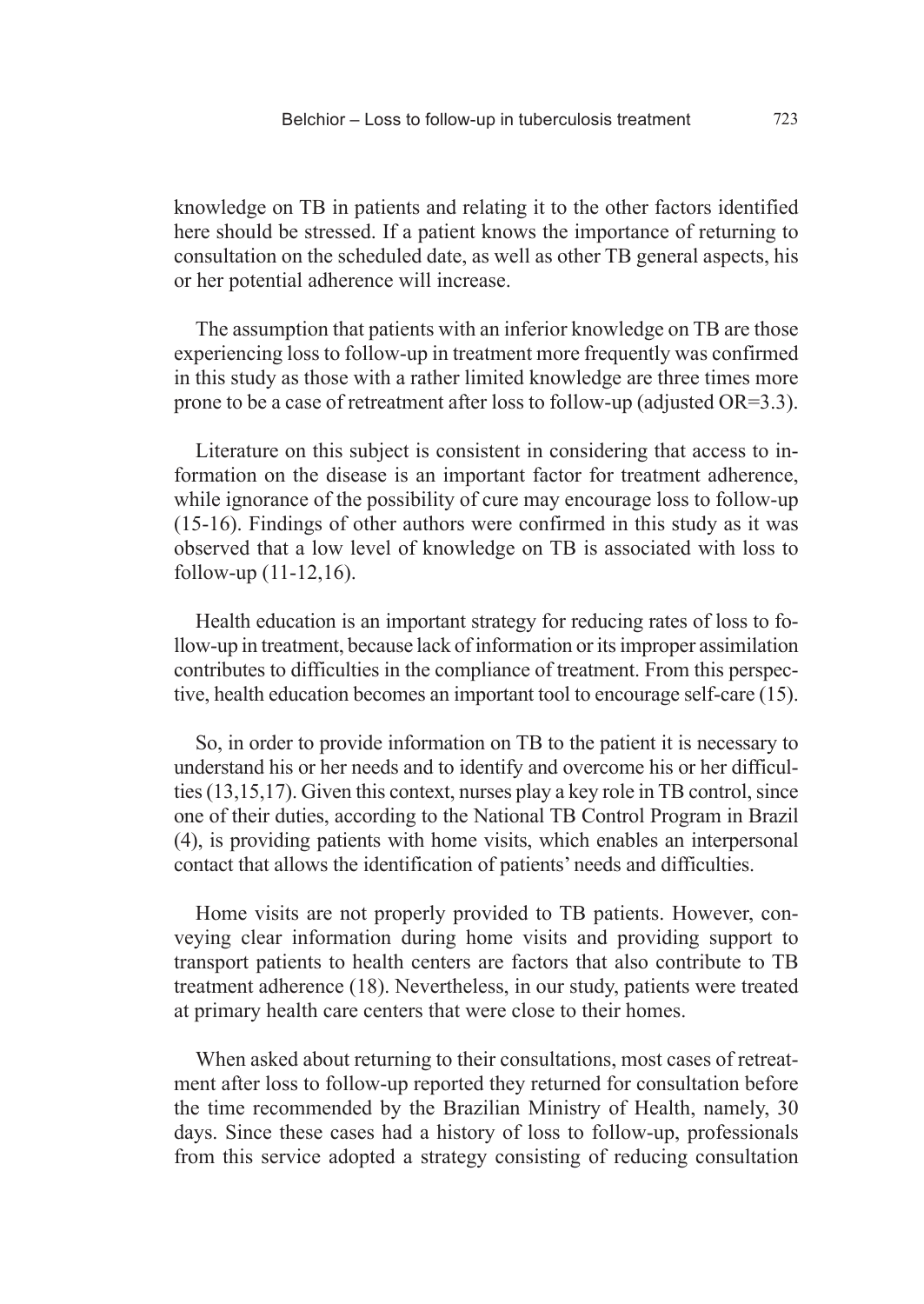deadlines. When compared to controls, it was observed that returning to consultation within the deadline was not a big issue.

TB treatment control and a proper follow-up require the patient to return to consultation once a month to access medicines and every two months to monitor the evolution of clinical and etiologic diagnosis, as recommended by the National TB Control Program (4). A possible strategy to encourage patients to return to the health center and shorten the time between visits is reducing the time between medical consultations, especially at the beginning of the treatment. This way, during the first month of treatment, patients must attend medical consultations on a weekly basis, in the second month they must do it every two weeks, and from the third month until the end of the treatment, once a month. This strategy resulted in a decreased loss to follow-up in TB treatment in a pilot study conducted in a city in southeastern Brazil (19). However, this strategy requires much more organization by professionals in health services.

Ideally, in every return, health professionals should emphasize the importance of treatment and its adherence, and use strategies to ensure this adherence, since loss to follow-up mainly occurs within the first three months of treatment (3). Therefore, health professionals must focus on advising on TB during this period.

The association of smoking with loss to follow-up in treatment coincides with the findings of another research (20). Perhaps due to smoking itself, the evolution of the disease is exacerbated when combined with the effects of medicines, which drives the patient to feel unwell and to be lost to follow-up. As smoking is addictive, the patient might find easier quitting TB treatment than quitting smoking. Therefore, in cases where there is an association between smoking and TB, the National TB Control Program should consider working along with other professionals qualified to help in smoking cessation (20).

The Health Ministry of Brazil recommends performing an anti-HIV serology test in all cases diagnosed with TB (4). In practice, however, this does not happen. Findings in this study showed that over half of patients did not get tested for HIV, which evidences difficulties faced in service delivery and patient monitoring. This factor has an impact on loss to follow-up because if the patient does not have an adequate follow-up regarding his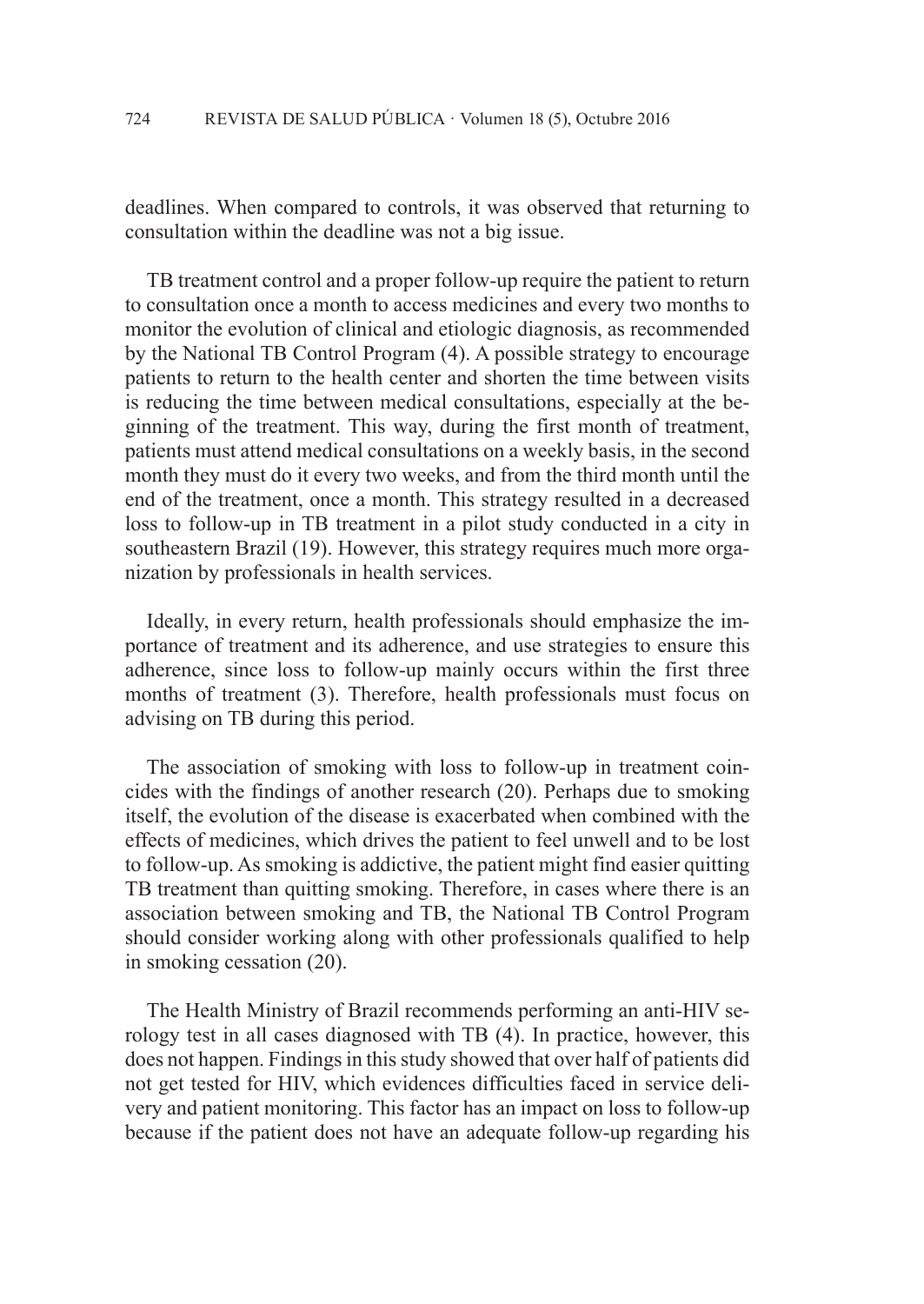or her examination, he or she might feel helpless or lacking proper health care, which would end up in a case of loss to follow-up in TB treatment.

These results confirm other studies results, but they also show that the patient's knowledge on TB is associated with loss to follow-up. Despite that in this study such knowledge was determined through simple and direct questions on TB, it is known that adherence to treatment is also permeated by the attitudes and habits of the individual, which not always are the product of knowledge. However, this approach to this topic has not been affected by the study and it may reveal the role of knowledge as a factor that interferes with adherence to TB treatment.

The following factors associated with loss to follow-up were: return to consultation after the scheduled time, failure to attend scheduled consultations in the current treatment, poor knowledge on TB, smoking and negative anti-HIV serology. These findings remind us of the need for professionals to get to know their patients in order to deal with potential risks of loss to follow-up. It is also crucial to give appropriate tools to patients so that, by acquiring knowledge, they can also become a subject of their treatment and cure, instead of mere objects subjected to the actions taken by health professionals.

The results obtained in this study may promote reflections in health professionals by providing information that helps health teams to intensify educative actions and contributes to improve health actions targeting patients undergoing TB treatment. This study may expand discussions on this subject by making contributions not only in teaching and research scenarios, but mainly in the improvement of care services by considering the need to keep patients attending treatment until the disease is cured, with an emphasis on health education •

*Acknowledgements*: To the directors and health professionals from the primary health centers of Manaus, as well as the director of the CREPS for allowing the performing of the field research.

*Conflicts of interest*: None.

### REFERENCES

1. Garrido MS, Penna ML, Perez-Porcuna TM, de Souza AB, Marreiro LS, Albuquerque BC, et al. Factors associated with tuberculosis treatment default in an endemic area of the Brazilian Amazon: a case control-study. PLoS One. 2012;7(6):e39134. http://doi.org/brnx.